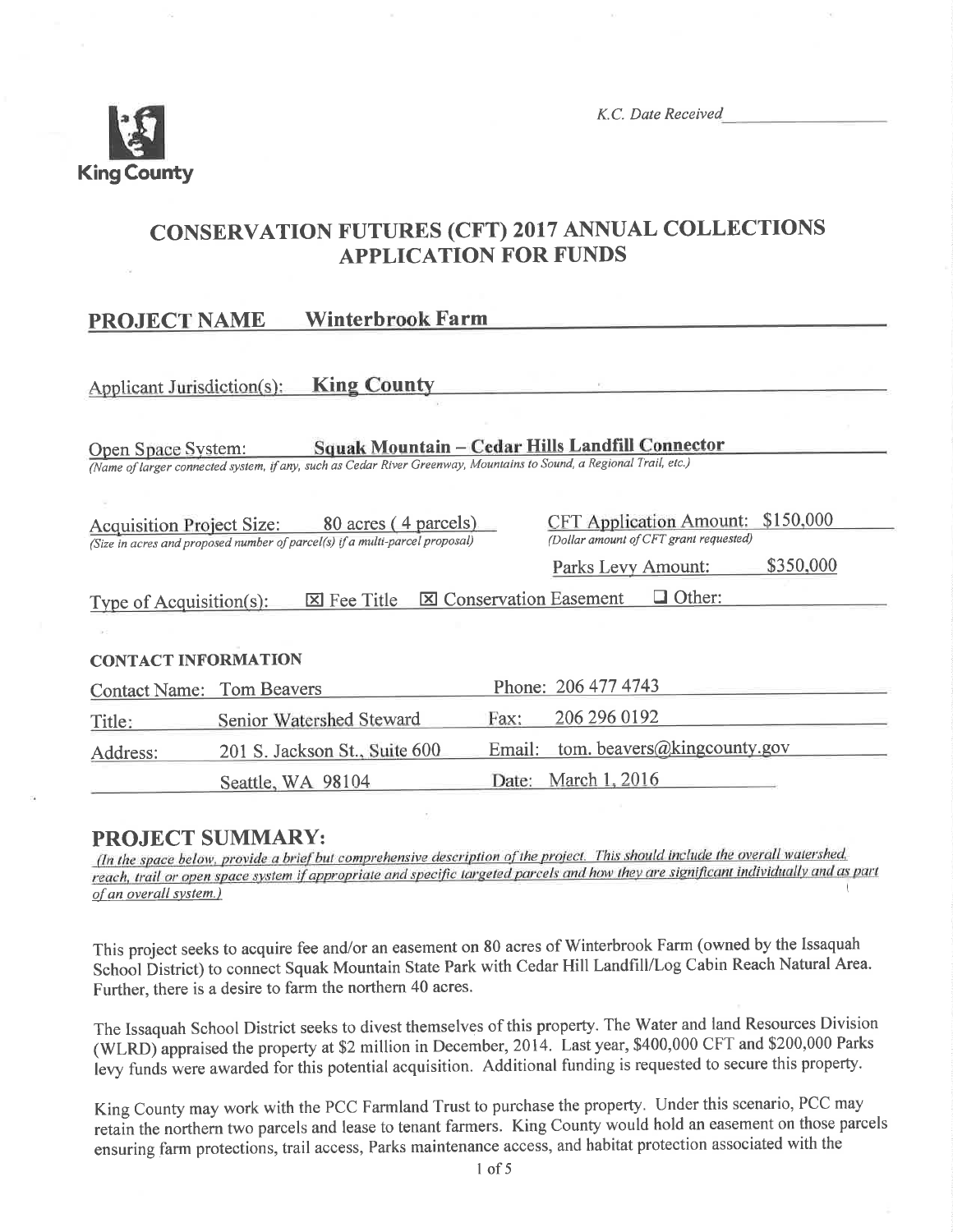wildlife habitat corridor. King County Parks would own the southern two parcels. If PCC is not a partner, the northern two parcels may end up in WLRD ownership and the southern two parcels with King County Parks. TDR may be able to bring funding to the transaction, though feasibility is still being investigated.

#### 1. OPEN SPACE RESOURCES

Please review the attached evaluation criteria. For the proposed acquisition parcel(s), please mark those criteria that apply and thoroughly, yet succinctly, describe in the space below how the proposed acquisition satisfies each marked criteria. Please clearly describe how these criteria might be met at a landscape level, and how they apply to individual parcels. If restoration is part of the plan, please briefly describe the current condition and the hoped for restored condition that is the goal of the acquisition.

- $\boxtimes$  A. Wildlife habitat or rare plant reserve  $\boxtimes$  E. Historic/cultural resources  $\boxtimes$  B. Salmon habitat and aquatic resources  $\Box$  F. Urban nassive-use natural
- 
- 
- 
- 
- $\boxtimes$  B. Salmon habitat and aquatic resources  $\Box$  F. Urban passive-use natural area/greenbelt  $\Box$  C. Scenic resources  $\boxtimes$  G. Park/open space or natural corridor additional
	- $\Box$  H. Passive recreation opportunity/unmet needs
	-
- $\Box$  C. Scenic resources  $\Box$  G. Park/open space or natural corridor addition  $\Box$  D. Community separator  $\Box$  H. Passive recreation opportunity/unmet needs
	-

Wildlife habitat: The King County Wildlife Habitat Network traverses the property between Squak Mountain State Park and McDonald Creek (across the two northern parcels). King County Code Requires the network to form a continuous segment between the State Park and McDonald Creek for development proposals, and its width would vary from 150 to 300 feet wide. The network continues downstream (east) along McDonald Creek towards Issaquah Creek. The network, in this area, would be enhanced by providing more cover along its route.

The two southern properties provide forested and small edge habitat to passerine birds, elk, and deer. The northern parcels (the farm) provide habitat for elk and small mammals such as shrew, voles, and the raptors that eat them.

Salmon habitat and aquatic resources : McDonald Creek, a tributary to Issaquah Creek, bisects the property as the creek flows from west to east. It is a salmon bearing stream, and it contains some Coho Salmon. The moderately degraded habitat would require significant restoration, particularly riparian buffer restoration to recover this resource. According to the WRIA 8 Salmon Conservation Plan, McDonald Creek is a Tier III system based on moderate watershed function and low chinook use.

The property contains four Category III wetlands. These wetlands are currently grazed or used to grow hay. With residential development, the King County Code would require 60 to 110 foot buffers around the wetlands, plus a 15 foot building setback.

There is a significant floodplain on the property. The floodplain of McDonald Creek occupies 37% of the northern two parcels.

Historic/cultural resources: This farmstead appears to be eligible for designation as a King County Landmark. The property contains an intact hay barn, milking parlor and farmhouse. The house was constructed in 1920 and the barn in 1930. The milking parlor was constructed in 1944.

Parks/open space or natural corridor addition: King County Parks is interested in a potential trail connection between Squak Mountain State Park and the Cedar Hill Landfill (particularly after it closes in2025). Further, future CFT/Parks Levy applications may designate additional forested properties north of the landfill for acquisition, connecting with the Log Cabin Natural Area. King County Planners with longer term visions may consider a further connection to the Cedar River when the gravel operation south of the landfill closes.

King County would negotiate a suitable trail easement between Squak Mountain State Park and the two southern properties (across the northern properties).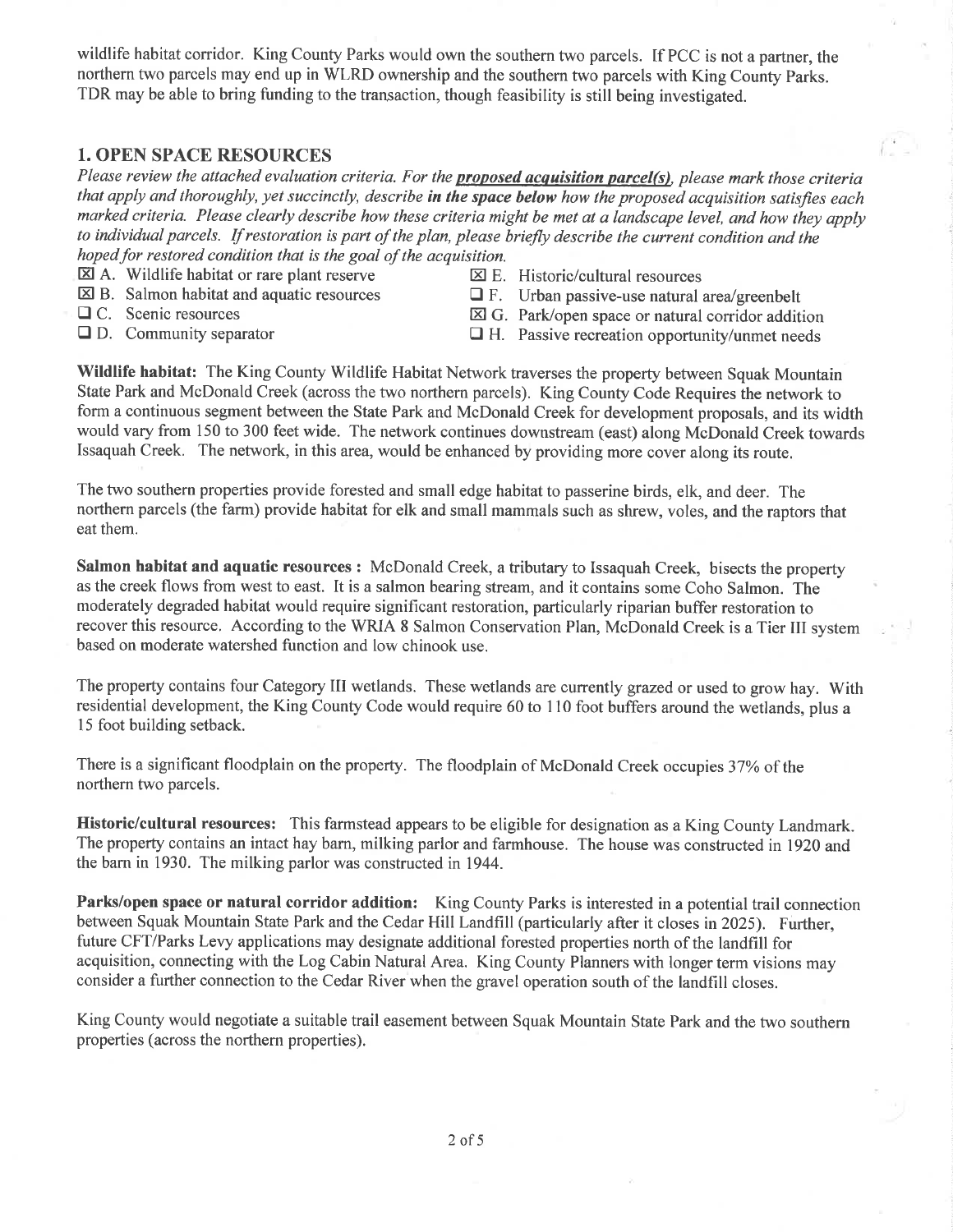#### 2. ADDITIONAL FACTORS

For the **proposed acquisition parcel(s)**, please mark all criteria that apply and thoroughly, yet succinctly, describe in the space below how the proposed acquisition satisfies each marked criteria.

- $\Box$  A. Educational/interpretive opportunity
- $\boxtimes$  B. Threat of loss of open space resources
- $\boxtimes$  C. Ownership complexity/willing seller(s)/ownership interest proposed
- $\Box$  D. Partnerships Describe any public or private partnerships that will enhance this project
- □ E. Is the property identified in an adopted park, open space, comprehensive, or community plan?
- E F. Transferable Development Credits (TDC) participation

Threat of loss of open space resources: The Issaquah School District owns the property, and they are interested in selling it. The District is discussing residential development proposals with several developers. The zoning is one home per five acres. From a residential development perspective, the property contains significant critical areas, including four wetlands, a salmon bearing stream, and a wildlife habitat network. If the 80 acre property was developed for residential development, homes would likely be clustered.

If the property is developed, a farm would be lost to development. This scenario is contrary to the Local Food Initiative which is attempting to preserve farms.

Ownership complexity/willing seller(s)/ownership interest proposed: The Issaquah School District wants to sell the property. King County has completed an appraisal on it, and it is negotiating with the school district on a sales price.

Transferable Development Credits (TDC) participation: The Issaquah School District property is in a designated focus area for the County's TDR agreement with the City of Issaquah. If the property is purchased, the development rights would go into the TDR Bank; when the bank sells these credits into the City, the County can recapture funding and use the proceeds to further additional King County priority properties in this area.

#### **3. STEWARDSHIP AND MAINTENANCE**

How will the property be stewarded and maintained? Does the property lend itself to volunteer stewardship opportunities? How will ongoing stewardship and maintenance efforts be funded?

The northern two properties (the farm properties) would be leased to a farmer(s) through the King County Agricultural Program or the properties would be sold with a TDR Farmland easement, a King County Parks trail easement, and a wildlife habitat network easement. PCC Farmland Trust may be interested in purchasing the northern 40 acres and lease to tenant farmers. King County would hold an easement on those parcels ensuring farm protection, trail access, Parks maintenance access, and habitat protection associated with the wildlife habitat corridor. These easements would be managed and monitored by the King County Agricultural Program.

The Southern two properties would be stewarded and managed by King County Parks. They have dedicated personnel to care for these properties. A trail easement across the farm property would ensure public access.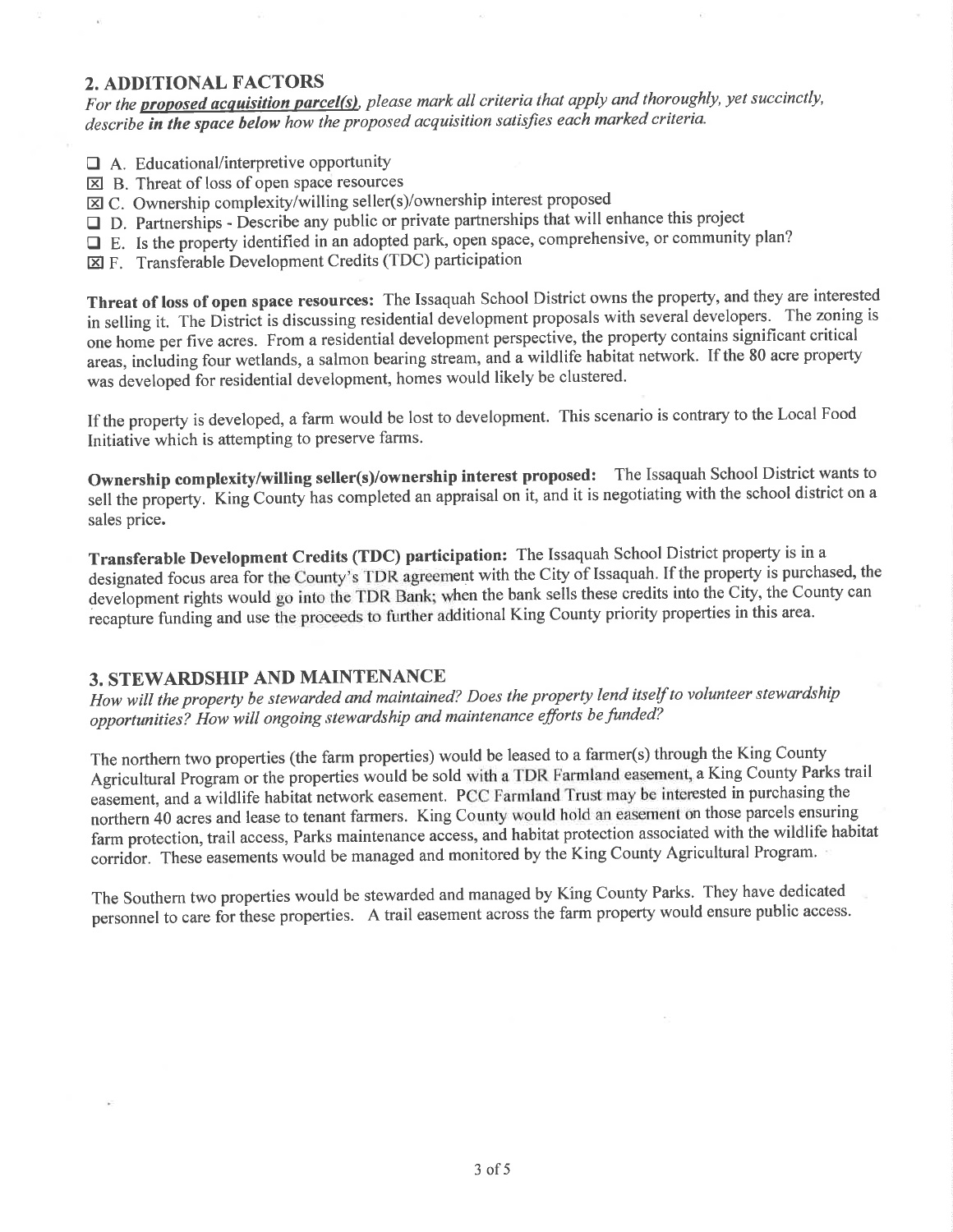#### 4. PROJECT BUDGET

| 1) TOTAL CFT APPLICATION AMOUNT <sup>a</sup>        | CFT: \$150,000 |
|-----------------------------------------------------|----------------|
| <b>2) TOTAL PEL APPLICATION AMOUNT</b> <sup>b</sup> | PEL: \$350,000 |

 $\alpha$ Allowable CFT acquisition costs (Ordinance 14714): The disbursement of funds shall be made only for capital proiect expenditures that ínclude costs of acquiring real property, including interests in real property, and the following costs: the cost of related relocation of eligible occupants, cost of appraìsal, cost of appraisal review, costs of title insurance, closing costs, pro rata real estate taxes, recording fees, compensating tax, hazardous waste substances reports, directly related staff costs and related legal and administrative costs, but shall not include the cost of preparing applications for conservation futures funds.  $\delta$ King County projects only, if applicable.

Estimation of property value:

Briefly note how land values have been estimated (i.e., appraisal, property tax assessment, asking price, letter of value or other means).

A December,2014 King county appraisal indicates a properry value of S2 million.

| <b>PROJECT COSTS</b>                                   | <b>ESTIMATED DOLLAR AMOUNT OR RANGE</b> |
|--------------------------------------------------------|-----------------------------------------|
| Total property interest value                          | \$2 to 2.5 million                      |
| Title and appraisal work                               | complete                                |
| Closing, fees, taxes                                   | \$8,000                                 |
| Relocation                                             | \$50,000                                |
| Hazardous waste reports                                | \$1,000                                 |
| Directly related staff, administration and legal costs | \$50,000                                |
| <b>Total Project Costs (CFT and other funds)</b>       | $$2.1$ to 2.6 million                   |

| <b>MATCHING FUNDS: Existing Sources</b><br>(CFT can only provide a maximum of 50% of anticipated<br>project costs) | <b>DATE</b><br>(Expended or Committed) | <b>DOLLAR AMOUNT</b><br>(Expended or Committed) |
|--------------------------------------------------------------------------------------------------------------------|----------------------------------------|-------------------------------------------------|
| Parks Levy funding                                                                                                 | 12/2015 committed                      | \$200,000 committed                             |
|                                                                                                                    |                                        |                                                 |
|                                                                                                                    |                                        |                                                 |
| <b>Total CFT Funds Previously Received</b><br><b>This Project</b>                                                  | 12/2015 committed                      | \$400,000 committed                             |
| <b>Total Matching Funds and Past CFT Funds</b><br><b>Currently Identified</b>                                      | 12/2015                                | \$600,000                                       |
| <b>Unidentified Remaining Match Need</b>                                                                           |                                        | \$1.5 to \$2.0 million                          |

Unidentified remaining match need: What funds are anticipated and what is the time frame?

Please briefly discuss how the unidentified remaining match need above will be met.

This application provides additional "seed" funds for this potential acquisition. Additional CFT/PEL applications, Executive or King Council appropriations, or other fund sources would fulfill the remaining funding need. Futher, the PCC Farmland Trust may contribute funds for these properties. The requested funds would balance existing funds so CFT and Parks levy funding would be at a I to I ratio.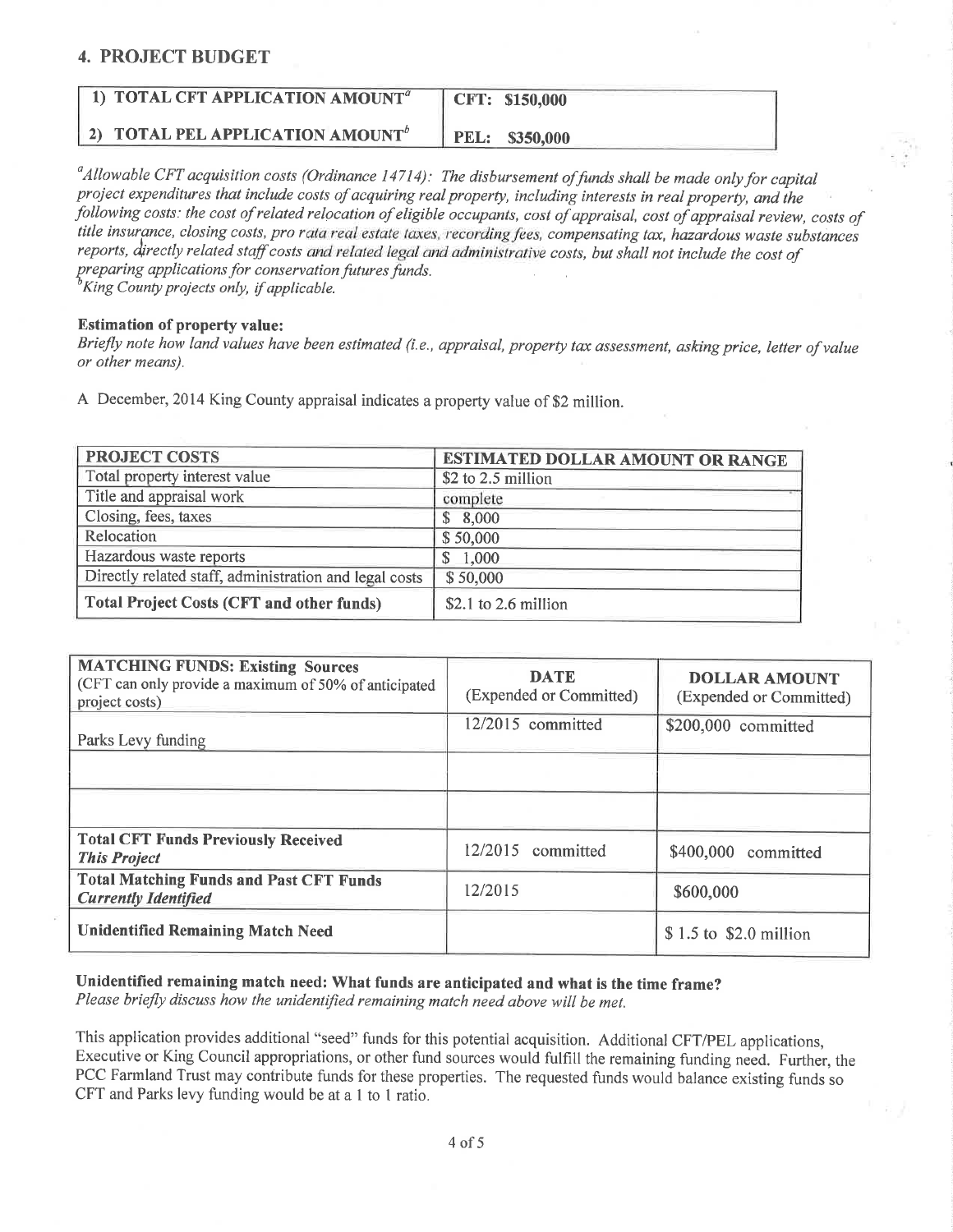#### 5. IN\_KIND CONTRIBUTIONS FROM PARTNERSHIPS

| <b>Brief Activity Description</b> | <b>Dollar Value of</b><br>In-kind<br>Contribution | <b>Status</b><br>(Completed or Proposed) | <b>Activity Date Range</b><br>(Completion Date or Proposed<br>Completion Date) |
|-----------------------------------|---------------------------------------------------|------------------------------------------|--------------------------------------------------------------------------------|
|                                   |                                                   | $\mathcal{A}$                            |                                                                                |
|                                   |                                                   |                                          |                                                                                |
| <b>TOTAL</b>                      |                                                   |                                          |                                                                                |

## 6. ATTACHED MAPS (*Two maps are now required: 1) site map and 2) general location map; you* may also include one additional map, aerial photo or site photo)

 $8\frac{1}{2}$  x 11" maps are preferred, but 11 x 17" is acceptable if folded and hole-punched for insertion into a three-ring binder.

Site Map that shows the following:

- Each parcel proposed for acquisition in yellow or distinct shading and an indication of any parcel proposed for less than fee simple acquisition, such as a conservation easement;
- o Location of any proposed development to the site such as parking, trails or other facilities;
- Location of any proposed site restoration;
- Existing adjacent public (local, state or federal) parks or open spaces labeled and shown in dark green or distinct shading.

Location Map that shows the following:

- Other permanently protected open spaces (private, non-profit, institutional, etc.) shown in light green or distinct shading;
- . Major water courses such as creeks, rivers, lakes or wetlands;
- Major roads, arterial roads or regional trails.
- . Màp scale: This map should show approximately a ten-mile radius around the proposed acquisition(s).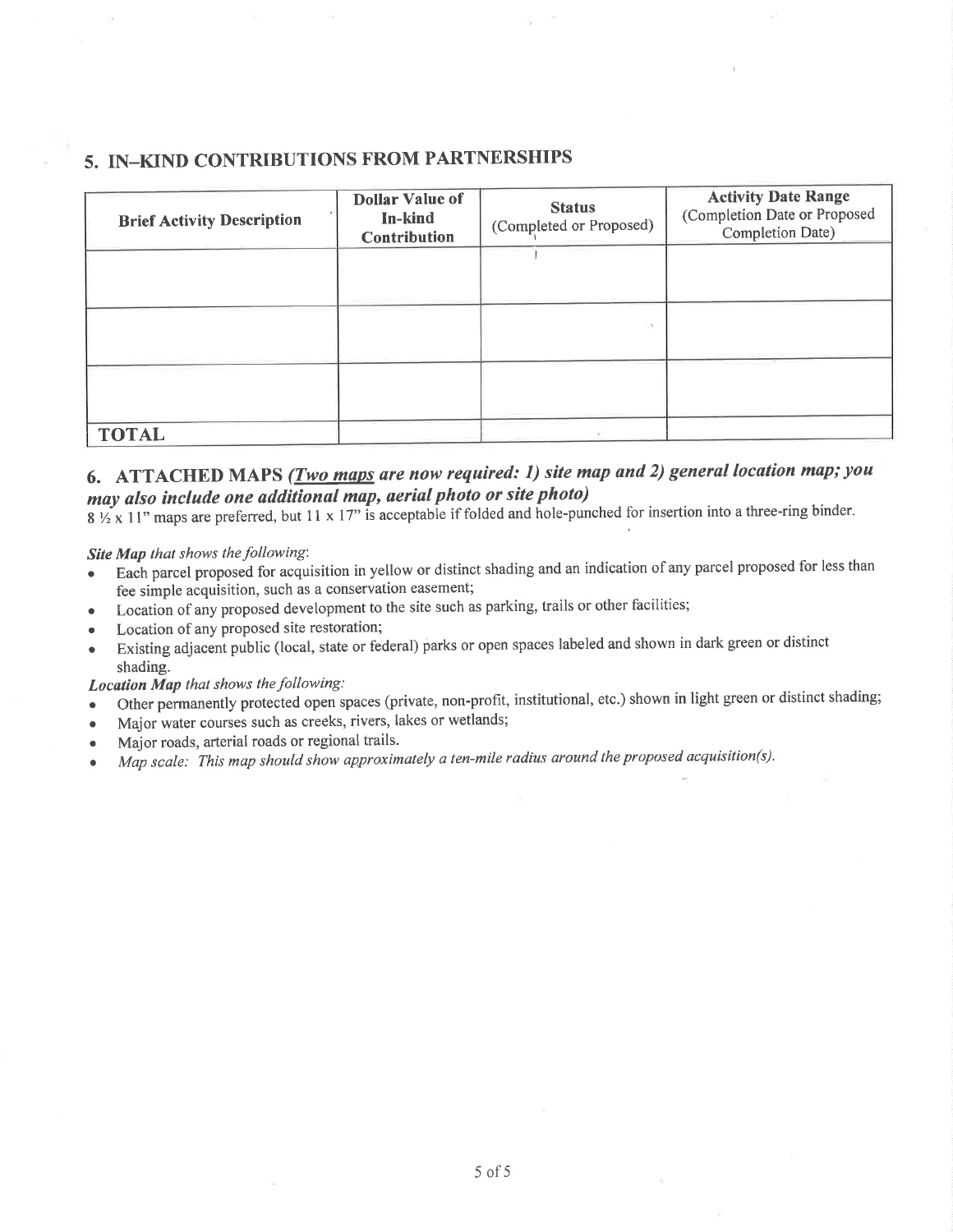

# 2016 CFT/Parks Levy Application **Winterbrook Farm**



**Target Parcel** 



**Wildlife Habitat Network** 

King County Ownership

Photo Year: 2015



Department of Natural Resources and Parks Water and Land Resources Division

The information included on this map has been compiled by King County staff from a variety of sources<br>and is subject to change without notice. King County makes no representations or warranties, express<br>or implied, as to a